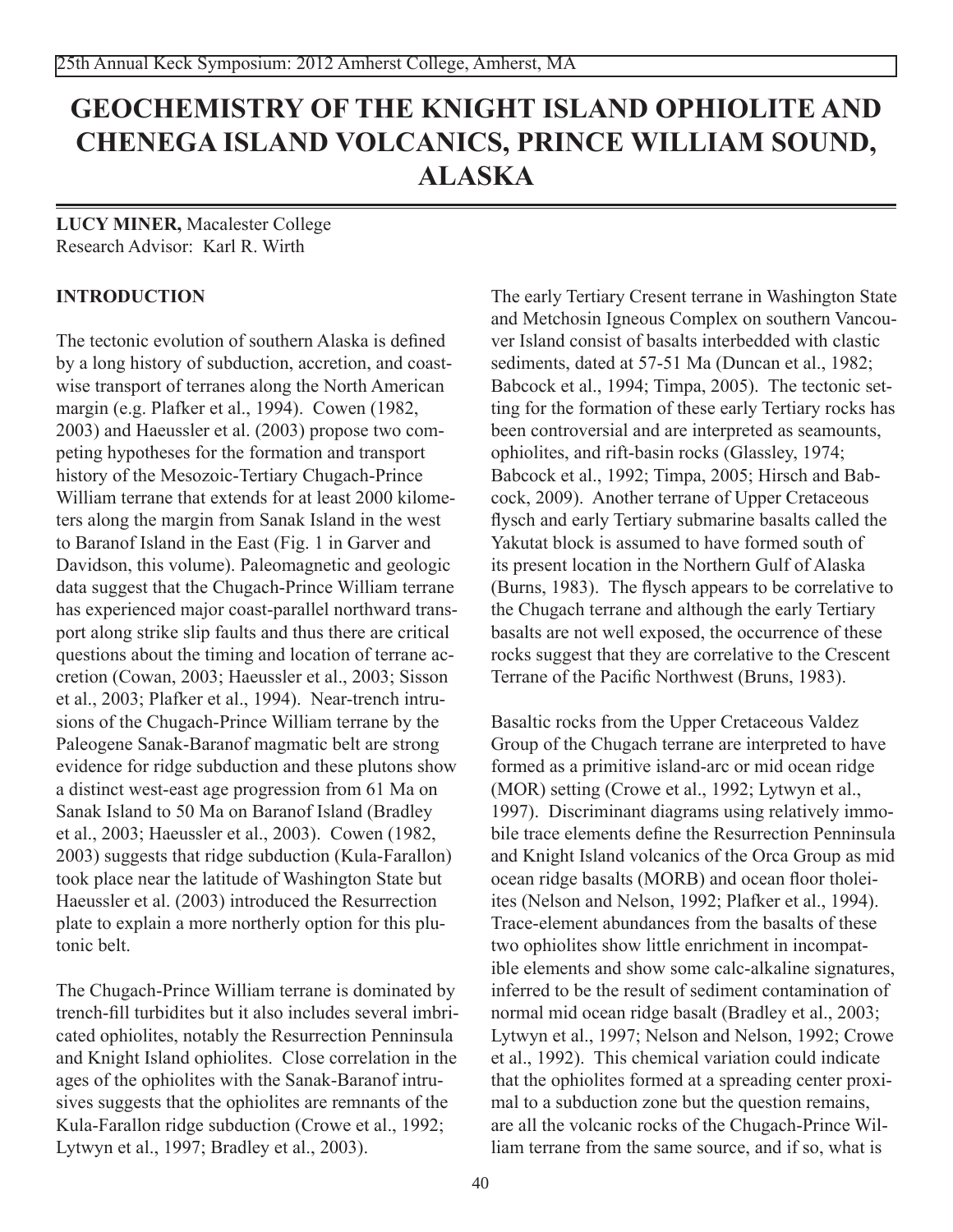#### 25th Annual Keck Symposium: 2012 Amherst College, Amherst, MA



• Orca Group Sediment Sample Locations

*Figure 1. Geologic map of study area for Orca Group volcanics and sediments in Prince William Sound, Alaska*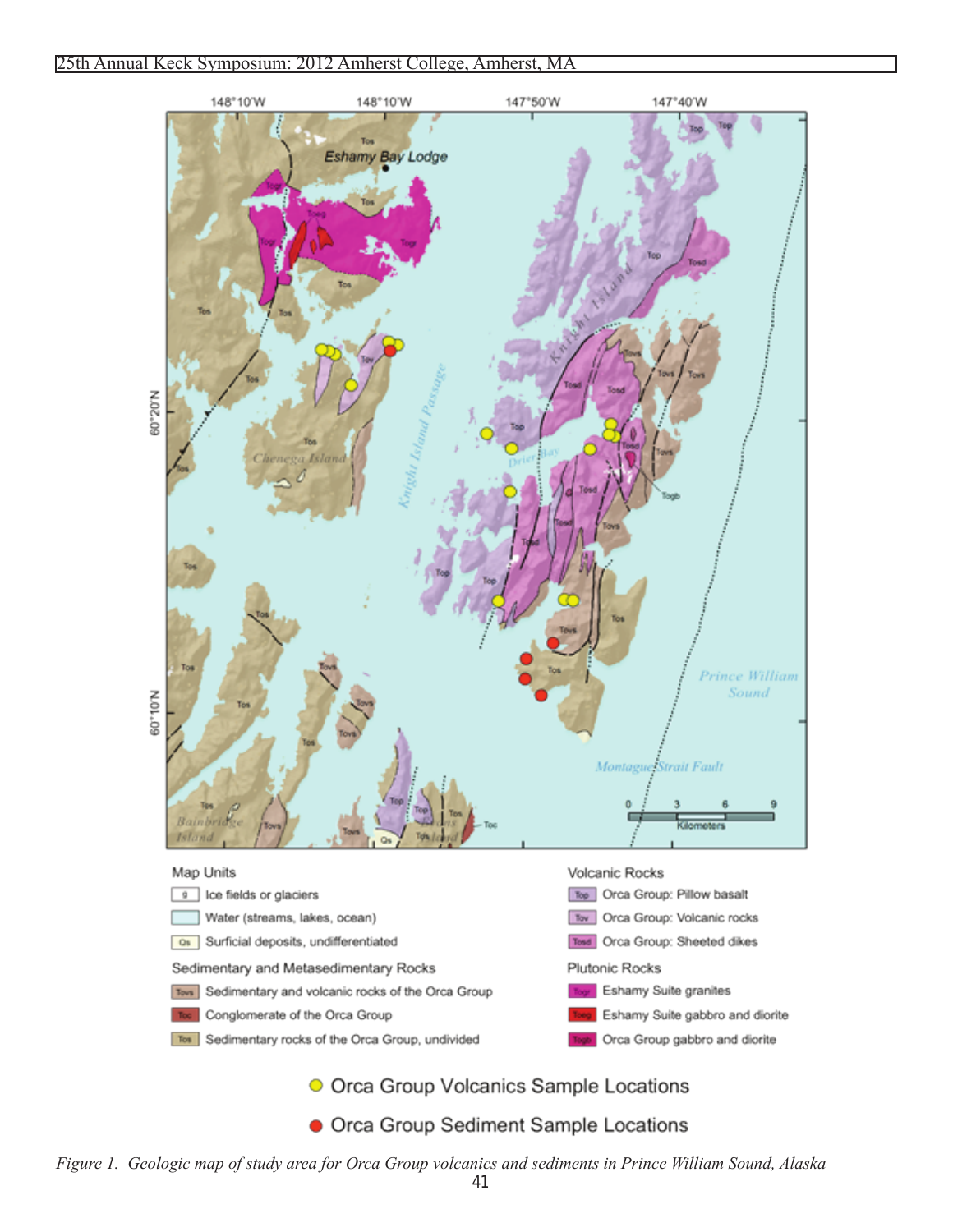the geochemical nature of that source?

The goal of this study is to investigate the geochemistry of the volcanic rocks from Knight Island and Chenega Island in Prince William Sound, Alaska to explain their relationship, source, tectonic setting, and thus, history. Geochemical data from the Orca Group volcanics are compared to submarine basalts of the Pacific Northwest in order to test models of significant coastwise terrane transport suggested by (Cowan, 1982, 2003).

## **GEOLOGIC SETTING**

The Orca Group, an accreted Paleocene to Upper Eocene deep-sea-fan complex (see Hilbert-Wolf, this volume) contains ophiolites and other volcanic units and together the sediment and volcanics define the Prince William terrane (Plafker et al., 1994; Winkler, 1976). The Orca Group is complexly folded, faulted, and metamorphosed, ranging primarily from prehnitepumpellyite facies to low greenschist facies, but the outermost rocks on Montague are zeolite facies (Tysdal et al., 1977; Plafker et al., 1994).

Volcanic rocks comprise ~15% of the Orca Group and consist of ophiolite sequences located on Resurrection Peninsula, Knight Island, and Glacier Island (Nelson and Nelson, 1992; Crowe et al., 1992). The Knight Island ophiolite is a fault-bounded complex within isoclinally folded flysch of the Orca Group. Knight Island has not been dated but plagiogranite from the Resurrection Penninsula ophiolite has been dated at 57 Ma and is thus inferred to be the age of the Knight Island ophiolite (Nelson and Nelson, 1992). Oceanic crustal rocks of Knight Island include a sequence of pillow and massive basalt (5,000 m thick) and sheeted dikes, affected by greenschist-facies metamorphism, and limited ultramafic rocks (Tysdal et al., 1977; Nelson and Nelson, 1992; Crowe et al., 1992).

Volcanic rocks of the Orca Group not associated with the Knight Island ophiolite include sections of pillow basalt, massive flows, and flow breccia, with minor flysch (Crowe et al., 1992; Plafker et al., 1994). These volcanics are thought to be broadly compatible with the ophiolites of the Orca Group and this study investigates the two volcanic suites, specifically how

they can be modeled by varying degrees of fractional crystallization and sediment mixing and their relation to the Resurrection Penninsula ophiolite and basalts of the Crescent terrane.

## **ANALYTICAL METHODS**

Twenty-nine samples of volcanic rocks from the Orca Group were collected for geochemical analysis. Seven samples were collected from Chenega Island, all basalts, including five pillows and two massive flows (Fig. 1). Twenty-two samples were collected from Knight Island at a number of localities (Fig. 1). Eighteen of the Knight Island volcanic samples were labeled in the field as basalts; five pillows, two flows, and ten dikes. Three gabbros were sampled from Knight Island and one quartz diorite was collected. Additionally, nine samples of Orca Group sediments were collected from five localities (Fig. 1). Sample preparation and whole-rock geochemical analyses took place at Macalester College in Saint Paul, MN. All 29 volcanic samples and nine sediment samples were made into beads and pellets for analysis of major and minor elements, respectively. Geochemical analysis was performed using the Phillips PW2400 Xray Fluorescence Spectrometer at Macalester College.

## **PETROGRAPHY**

In thin section, Knight Island volcanics are mostly intergranular with less-abundant porphyritic textures. Phenocrysts of plagioclase are subhedral to euhedral and typically strongly zoned whereas clinopyroxene phenocrysts are subhedral and crystallized after the plagioclase. The phenocrysts reside in a cloudy matrix of clinopyroxene, chlorite, and opaque minerals. Samples of volcanic rocks from Chenega Island are thoroughly altered at low-grade conditions (greenschist) as evidenced by abundant chlorite and actinolite as interstitial minerals. No fresh glass is visible in these samples.

## **GEOCHEMICAL RESULTS**

Petrographic observations indicate the Orca Group volcanics of Prince William Sound have undergone low-grade metamorphism but retain primary igneous textures. Thermal studies indicate that in this area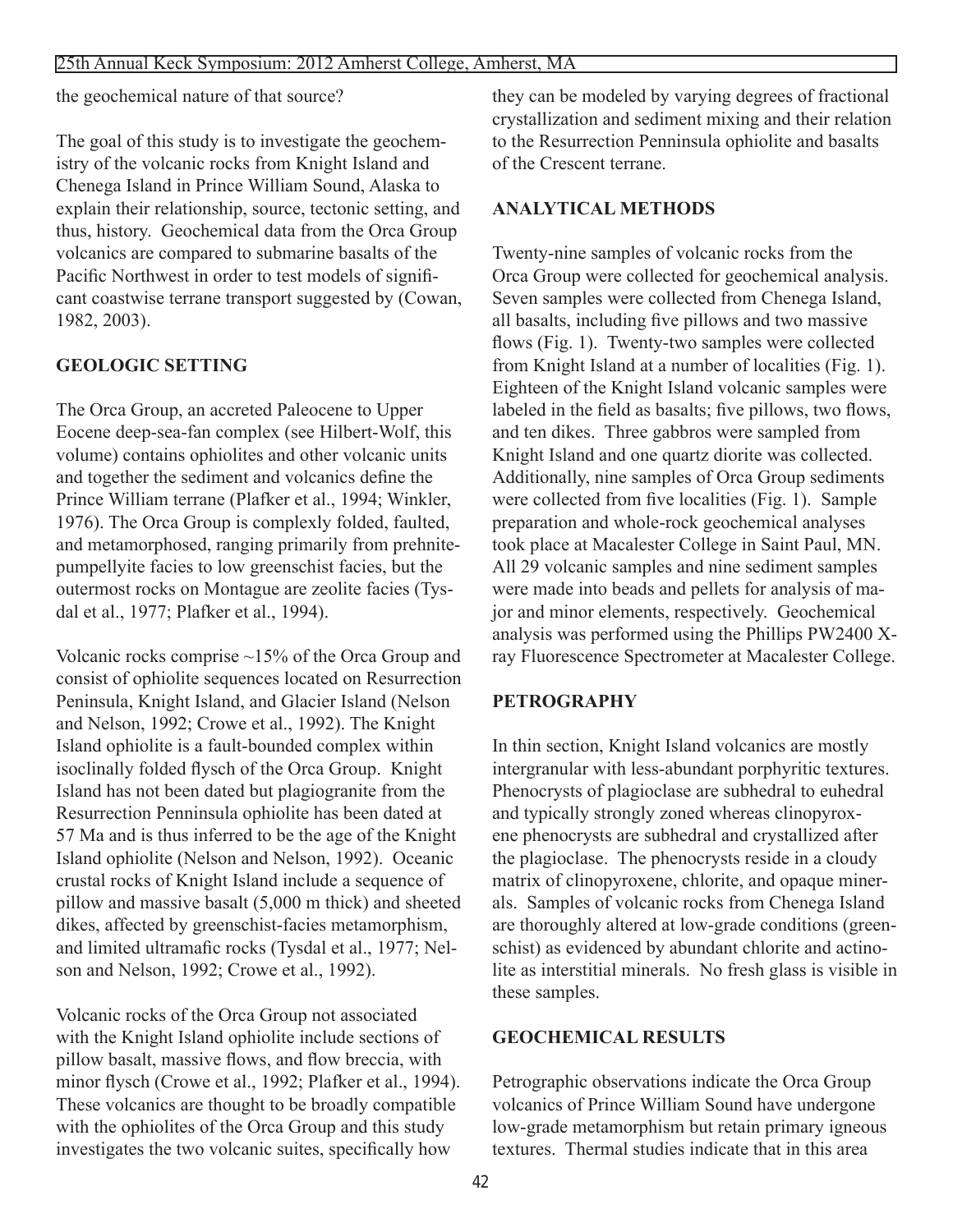#### 25th Annual Keck Symposium: 2012 Amherst College, Amherst, MA

the rocks cooled form peak metamorphic conditions at about 38-40 Ma (Carlson, this volume). Certain incompatible trace elements are thus used in the successive plots because they are known to be relatively immobile during hydrothermal alteration and lowgrade metamorphic conditions.

Major element classification of the Orca Group volcanic rocks is made using the Jensen cation plot (1976) (Fig. 2). Almost all samples from this study fall within the basalt fields (Fig. 2); all but two of the volcanics from Chenega Island are tholeiitic high-Fe basalts, whereas the Knight Island volcanic rocks are tholeiitic, or transitional to calc-alkaline, high-Mg basalts (Fig. 2). One sample plots as an andesite, and a sample of a coarse-grained intrusive rock collected in Mummy Bay (south end of Knight Island) is classified as a dacite by this diagram (Jensen, 1976).

Incompatible trace element abundances for the least altered Orca Group volcanic samples (Fig. 3) have normalized values near those of N-MORB values (near 1) for the immobile elements Nb to Yb, but have somewhat enriched values for the more incompatible elements Sr, K, Rb, Ba, and Th. Volcanic rocks from Knight Island and Chenega Island have similar trace element patterns, but the Chenega Island volcanics are more enriched in K, Rb, Ba, and Y, and relatively

depleted in Nb. Compared with the volcanic rocks, Orca sediments show a stronger enrichment in the LILE and exhibit a slight enrichment in Nb to Hf, and slight depletion in Sm, Ti, Y, and Yb (Fig. 3).

On the discrimination diagram shown in Figure 4, Knight Island volcanics plot mostly in the fields of volcanic arc basalt and either modern within plate basalt or N-MORB while the Chenega Island volcanics plot only in the Yttrium-rich edge of the N-MORB and volcanic arc basalt field. No overlap is observed between the two volcanic suites on diagrams using these elements (Fig. 4).

## **DISCUSSION**

Geochemical results from this study suggest that volcanic rocks of Knight Island and Chenega Island are distinct volcanic suites. For major elements, Chenega Island volcanics contain more Fe than Knight Island, suggesting lower degrees of fractional melting in the production of the Chenega volcanics (Fig. 2). The variation in Sr, K, Rb, Ba, and Th between the volcanics of Chenega Island and Knight Island suggest derivation from different sources, possibly by partial melting, sediment contamination, or other mantle processes.



*Figure 2. Ternary classification diagram of whole rock geochemical analysis from volcanics of the Orca Group. End members are cation concentrations of Fe+Ti, Al, and Mg. Shaded fields represent volcanics of the Crescent terrane (Glassley, 1974) and Resurrection Peninsula basalts (Lytwyn et al., 1997)*



Sr K Rb Ba Th Nb Ce P Zr Hf S *Figure 3. Spider diagram of trace element abundances of Orca Group volcanics and sediments normalized to N-MORB (Sun and McDonough, 1989). Analyses of Knight Island volcanics (circles) and Chenega Island volcanics (triangles) indicate slight enrichment of LILE relative to N-MORB, suggesting they did not form in a mid ocean ridge setting.*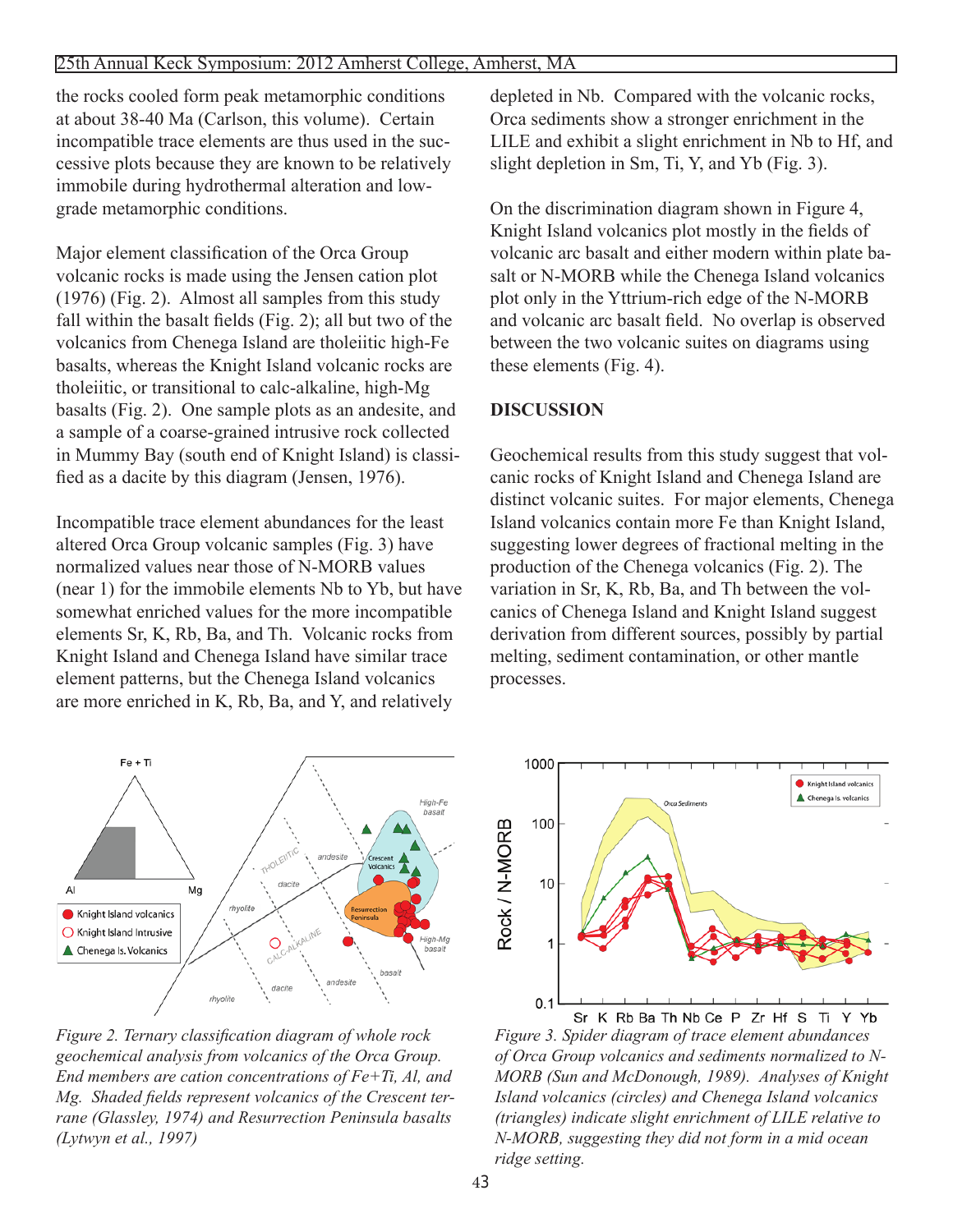

*Figure 4. Discriminant diagram using 2\*Nb, Zr/4, and Y. Longer dashed line (SM) represents a sediment mixing line at ten percent increments between basalt and sediment. Shorter dashed line (FC) represents fractional crystallization model at ten percent increments from*  $F = 1.0$  *to*  $F =$ *0.2*

Orca Group volcanics appear to follow a trend consistent fractional crystallization (Figures 4 and 5). While these are clearly geochemically distinct suites, it appears that the volcanics from Chenega and Knight Islands could be derived from the same depleted source, produced by varying degrees of fractional melting (Figs. 4 and 5). Overall, the trace element abundances of both groups are similar to volcanic rocks erupted in supra-subduction zone settings. The low Nb and high LILE values of the Orca Group volcanics indicate their likely derivation from a depleted mantle source that has been modified by supra-subduction zone processes (Fig. 4).

Knight Island volcanics overlap with volcanics of the Resurrection Peninsula, verifying the correlation between these two ophiolite sequences (Fig. 2; Lytwyn et al., 1997; Nelson and Nelson, 1992). Resurrection Peninsula lavas and dikes exhibit relative enrichments in these same incompatible elements, Th, K, Rb, and Ba, further suggesting the correlation between the Orca Group ophiolites (Crowe et al., 1992; Nelson and Nelson, 1992).

Certain tectonic settings are implied by the results

of this study though future research is needed to completely explain the tectonic environment of the Chugach-Prince William terrane. Trace element abundances compared to N-MORB suggest that the Orca Group volcanics formed in an environment markedly enriched in incompatible elements in relation to N-MORB (Fig. 3).

Most Knight Island samples compositionally plot in a range that can be accounted for by fractional crystallization of a MORB parent (Figs. 4 and 5). Previous researchers have proposed that the volcanic rocks of Knight Island, Resurrection Peninsula, and Chenega Island are related by variable partial melting of a MORB type mantle combined with variable interaction with sediment (Lytwyn et al., 1997). Lytwyn et al. (1997) and Nelson and Nelson (1992) proposed that the flysch contaminated basaltic lavas as they migrated upward along a partially subducted ridge before eruption. To test these models, sediment mixing and fractional crystallization models were created to consider how such processes contributed to the production of the varying geochemical compositions of the Chenega Island and Knight Island volcanics (Lytwyn et al., 1997; Barker et al., 1992). End members of the sediment mixing model are the most primitive volcanic sample and an average of the Orca sediments (Figs. 4 and 5). The fractional crystallization model uses Lytwyn's (1997) proportions of crystallizing phases of olivine, clinopyroxene, plagioclase, spinel, and magnetite, providing a fractional crystallization path that fits the trend of the volcanics in this study (Figs. 4 and 5). On Knight Island, Orca flysch is interbedded with pillow lavas (Fig. 3 in Hilbert-Wolf, this volume), signifying that the sediments likely covered the subducting ridge. Thus, the sediment-mixing model in Figures 4 and 5 cannot account for the full range of basaltic compositions in this study.

The geochemical results of this study could lead to correlation between the volcanics of the Prince William and the Crescent terranes. Major element data (Fig. 2) shows that the Crescent terrane basalts overlap with the compositions of Orca Group volcanics, indicative of their potential derivation from the same source. A field representing the Crescent volcanics in Figure 4 denotes a within-plate basalt tectonic setting,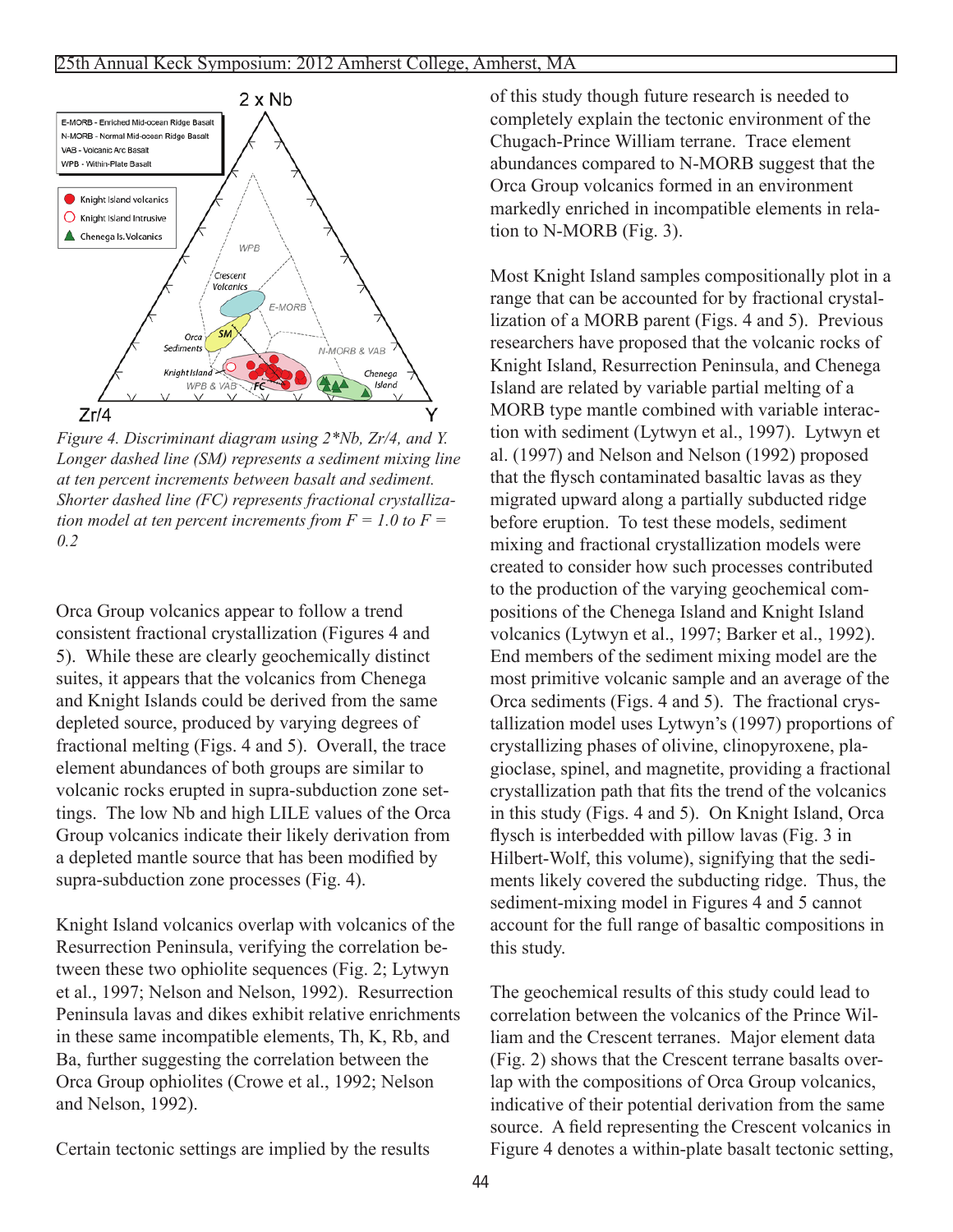

*Figure 5. Binary diagram of Nb/Y versus Zr/Y. Knight Island (circles) and Chenega Island (triangles) follow similar fractionation trends. Symbols and modals are same in Figure 4.*

consistent with the suggestion of a rift environment proximal to the continental margin (Timpa, 2005; Smith et al., 2009).

# **CONCLUSION**

Early Tertiary subduction of a mid ocean spreading ridge beneath the accretionary complex of the Chugach-Prince William terrane provides a framework for the tectonic history of the area (Lytwyn et al., 1997; Bradley et al., 2003). The compositions of Orca Group volcanics on Knight and Chenega Islands are similar to each other, and to those of the Resurrection Peninsula (Lytwyn et al, 1997; Nelson and Nelson 1992). The range of basalt compositions within the Orca volcanics cannot be sucessfully modeled by mixing Orca Group flysch with parental basaltic melts; a fractional crystallization model better accounts for the trend observed in the Knight Island and Chenega Island volcanics. Basalts from the Crescent terrane of show markedly similar compositions to the Orca Group volcanics when utilizing major elements  $Fe + Ti$ , Al, and Mg, supporting Cowan's hypothesis of terrane translation though further investigations are recommended (Cowan, 2003). Further, geochemical analysis should be performed on other Orca Group volcanics that are not part of the ophiolites.

## **ACKNOWLEDGEMENTS**

This project is part of a larger Keck Consortium Project led by Cameron Davidson and John Garver, funded in part by the National Science Foundation. This project, John Garver (NSF EAR 1116554) and Cameron Davidson (EAR 1116536), and NSF EAR 1062720 (Robert Varga and the Keck Consortium). I thank Karl Wirth for his guidance in the field and meticulous support and unwavering commitment to my project in the lab and in the writing process. I credit John Garver and Cameron Davidson for their direction and advice throughout the execution of this project. Sample preparation and XRF Spectrometer analysis were performed at Macalester College and could not have happened wifthout the help from Jeff Thole, Colin Robbins, Emily Johnson, Evan Elderbrock, and Jake Moen. The Minnesota Space Grant Consortium is recognized for their contribution to the lab work of this project.

## **REFERENCES**

- Babcock, R. S.; Suczek, C. A.; Engebretson, D. C., 1994, The Crescent "terrane", Olympic Peninsula and southern Vancouver Island. In Lasmanis, Raymond; Cheney, E. S., convenors, Regional geology of Washington State: Washington Division of Geology and Earth Resources Bulletin 80, p. 141-157
- Barker, F., Farmer, G. L., Ayuso, R. A., Plafker, G., and Lull, J. S., 1992, The 50 Ma Granodiorite of the Eastern Gulf of Alaska: Melting in an Accretionary Prism in the Forearc, Journal of Geophysical Research, 97(B5), 6757-6778, doi: 10.1029/92JB00257
- Bradley, D.C., Kusky, T.M., Haeussler, P.J., Goldfarb, R.J., Miller, M.L., Dumoulin, J.A., Nelson, S.W. & Karl, S.M. 2003, Geologic signature of early Tertiary ridge subduction in Alaska; Geology of a transpressional orogen developed during ridge-trench interaction along the North Pacific margin, Special Paper - Geological Society of America, vol. 371, pp. 19-49.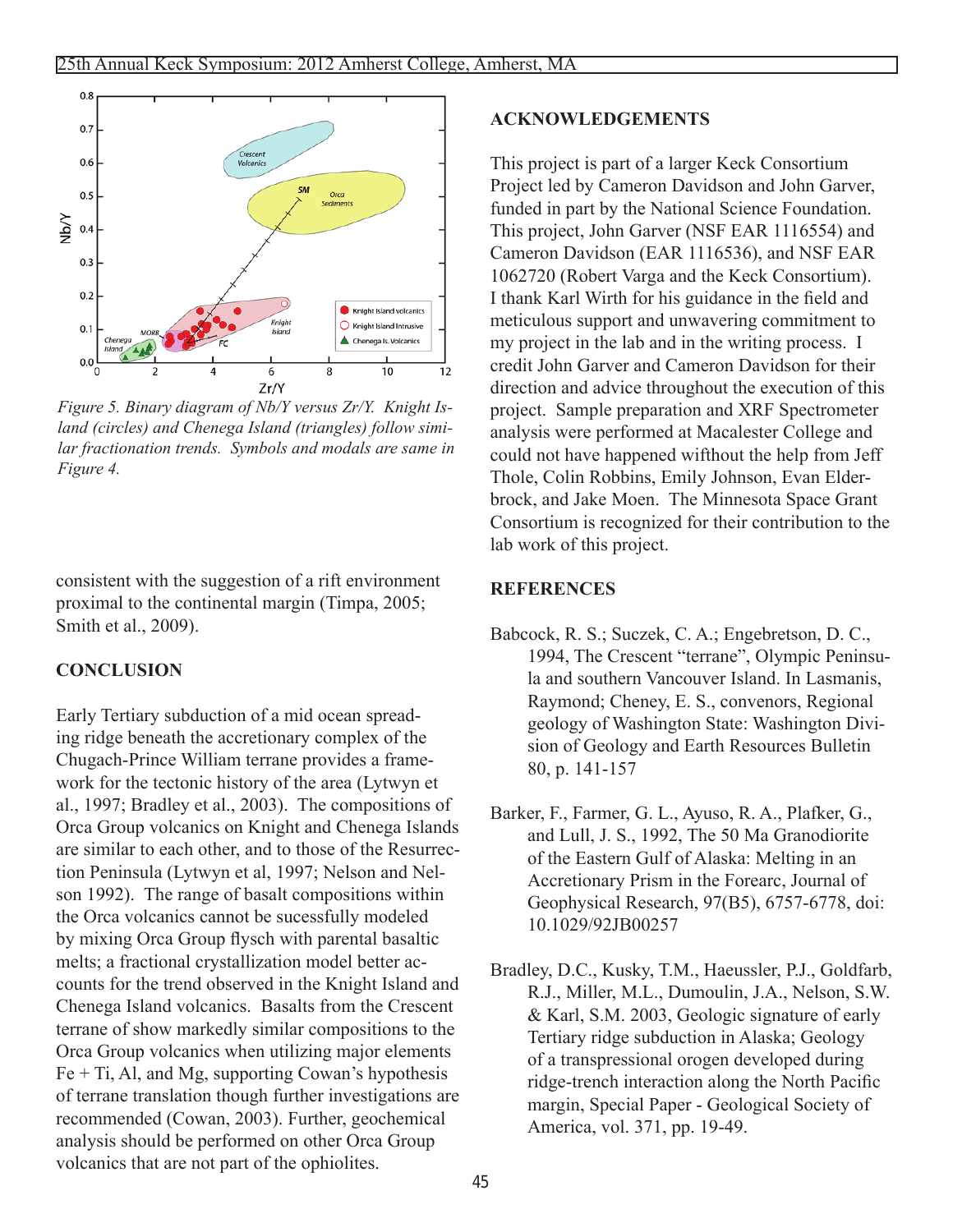Bruns, T. R., 1983, Model for the origin of the Yakutat Block, an accreting terrane in the northern Gulf of Alaska, Geology, 11(12): 718-721.

Carlson, B.M., 2012 (this volume), Cooling and provenance revealed through detrital zircon fission track dating of the Upper Cretaceous Valdez Group and Paleogene Orca Group in Western Prince William Sound, Alaska; Proceedings from the 25th Keck Geology Consortium Undergraduate Research Symposium, Amherst MA.

Cowan, D.S., 1982, Geological evidence for post-40 m.y. B.P. large-scale northwestward displacement of part of southeastern Alaska, Geology, v. 10, p. 309-313

Cowan, D.S., 2003, Revisiting the Baranof-Leech River hypothesis for early Tertiary coastwise transport of the Chugach-Prince William terrane. Earth and Planetary Science Letters, v. 213, 463- 475.

Crowe, D.E., Nelson, S.W., Brown, P.E., Shanks, W.C., III, and Valley, J.W., 1992, Geology and geochemistry of volcanogenic massive sulfide deposits and related igneous rocks, Prince William Sound, southern Alaska: Economic Geology, v. 87, p. 1722-1746.

Glassley, W., 1974, Geochemistry and tectonics of the Crescent volcanic rocks, Olympic Peninsula, Washington, Geological Society of America Bulletin, 85, 785–794

Haeussler, P.J., Bradley, D.C., Wells, R.E. & Miller, M.L. 2003, Life and death of the Resurrection Plate; evidence for its existence and subduction in the northeastern Pacific in Paleocene-Eocene time, Geological Society of America Bulletin, vol. 115, no. 7, pp. 867-880

Hilbert-Wolf, H.L., 2012 (this volume), A U/Pb detrital zircon provenance of the flysch of the Paleogene Orca Group, Chugach-Prince William terrane, Alaska; Proceedings from the 25th Keck Geology Consortium Undergraduate Research Symposium, Amherst MA.

Hirsch, D. M., and Babcock, R. S., 2009, Spatially heterogeneous burial and high-P/T metamorphism in the Crescent Formation, Olympic Peninsula, Washington, American Mineralogist, vol. 94(8-9), p. 1103-1110

Jensen, L. S., 1976, A New Cation Plot for Classifying Subalkalic Volcanic Rocks, Ontario Division of Mines, vol. 22

Lytwyn, J., Casey, J., Gilbert, S., and Kusky, T., 1997, Arc-like mid-ocean ridge basalt formed seaward of a trench-forearc system just prior to ridge subduction: An example from subaccreted ophiolites in southern Alaska: Journal of Geophysical Research, v. 102, no. B5, p. 10225-10243.

Nelson, S.W., and Nelson, M.S., 1993, Geochemistry of ophiolitic rocks from Knight Island, Prince William Sound, Alaska: U.S. Geological Survey Bulletin 2068, p. 130-142.

Plafker, G., Moore, J.C. & Winkler, G.R. 1994, Geology of the Southern Alaska margin in The geology of Alaska, eds. G. Plafker & H.C. Berg, Geological Society of America, Boulder, CO, v. G-1, p. 389–449.

Sisson, V. B., 2003 Introduction: An overview of ridge-trench interactions in modern and ancient settings. In V. B. Sisson, Geology of a transpressional orogen developed during ridge-trench interaction along the North Pacific margin. Boulder: Geological Society of America Special Paper 371.

Smith, E. A., Waldron, E., and Clark, K., 2009, Chemical and Structural Analysis of the Lower Crescent Formation at Mt. Tebo and Lake Cushman, Olympic Peninsula, Washington: Evidence for Tertiary Rifting. Geological Society of America Abstracts with Programs, Vol. 41, No. 7, p. 116

Sun, S. S. and McDonough, W. F., 1989, Chemical and isotopic systematics of oceanic basalts; implications for mantle composition and processes